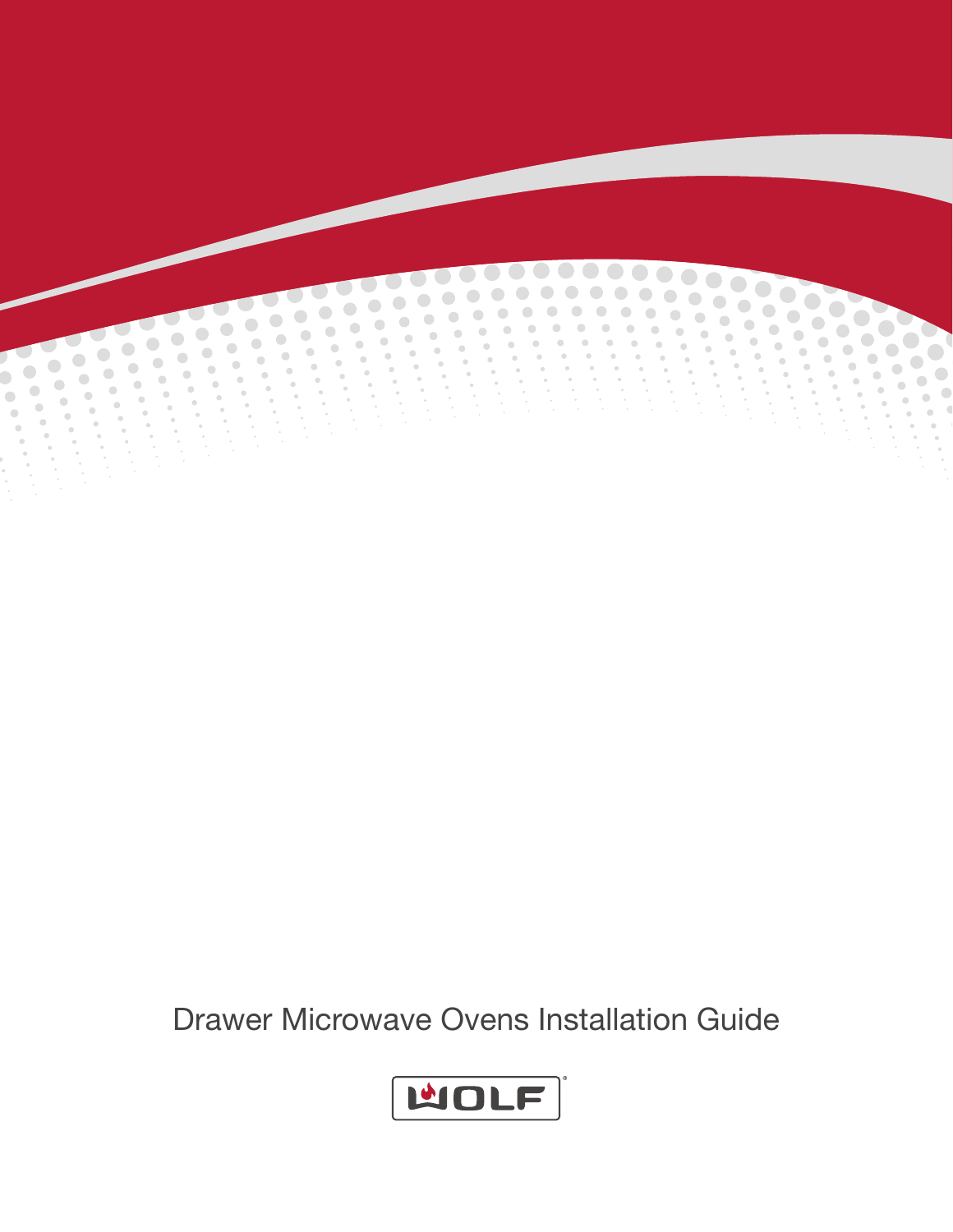# **Contents**

- 3 Drawer Microwave Ovens
- 4 Specifications
- 7 Installation
- 7 Troubleshooting

Features and specifications are subject to change at any time without notice. Visit wolfappliance.com/specs for the most up-to-date information.

# Important Note

To ensure this product is installed and operated as safely and efficiently as possible, take note of the following types of highlighted information throughout this guide:

IMPORTANT NOTE highlights information that is especially important.

CAUTION indicates a situation where minor injury or product damage may occur if instructions are not followed.

WARNING states a hazard that may cause serious injury or death if precautions are not followed.

IMPORTANT NOTE: Throughout this guide, dimensions in parentheses are millimeters unless otherwise specified.

IMPORTANT NOTE: Save these instructions for the local electrical inspector.

# SAVE THESE INSTRUCTIONS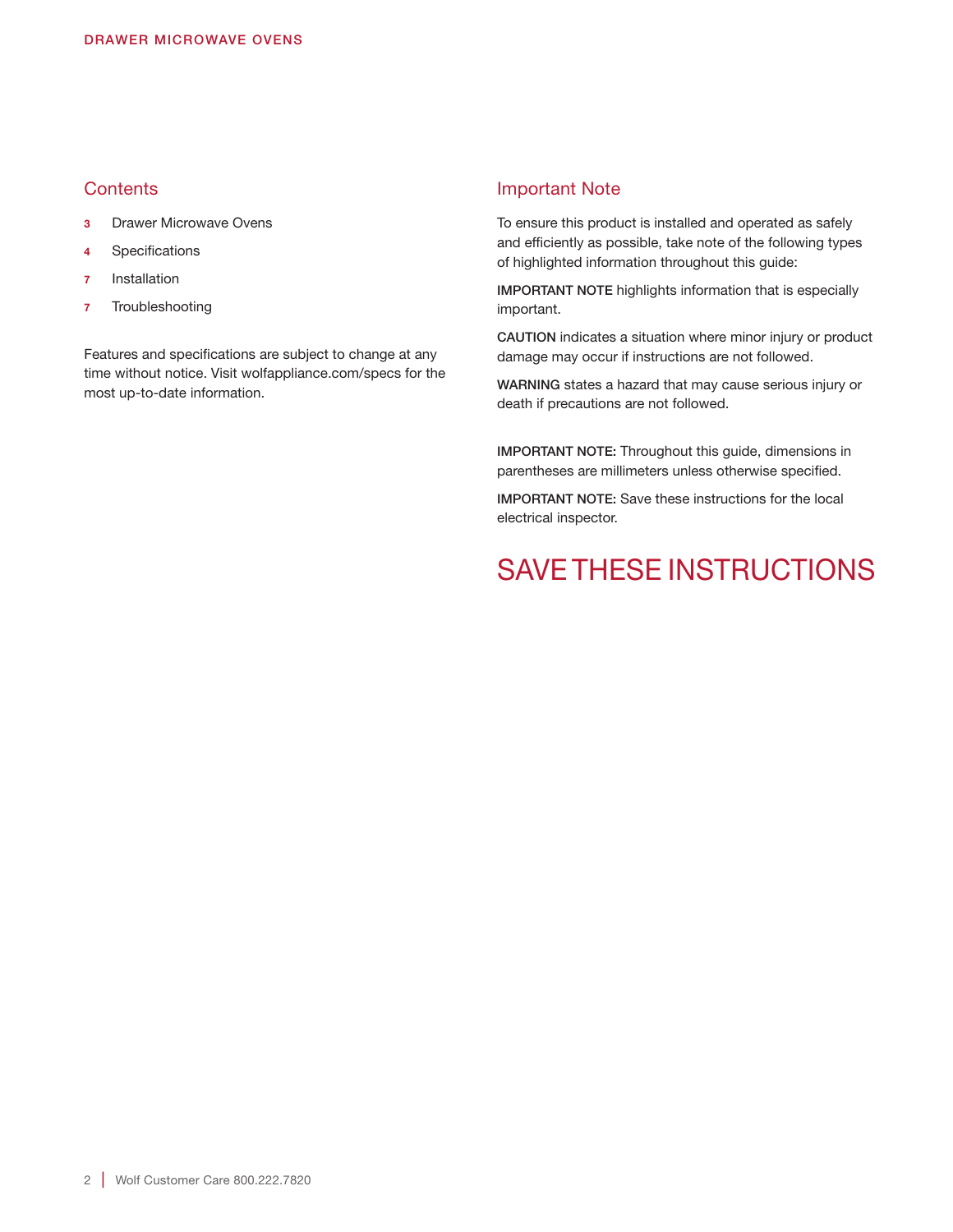# Product Information

Important product information including the model and serial number are listed on the product rating plate. The rating plate is located on the bottom of the microwave oven cavity. The drawer must be open to view the rating plate. Refer to the illustration below.

If service is necessary, contact Wolf factory certified service with the model and serial number. For the name of the nearest Wolf factory certified service or for questions regarding the installation, visit the contact & support section of our website, wolfappliance.com or call Wolf customer care at 800-222-7820.



Rating plate location.

IMPORTANT NOTE: When using any microwave oven generating heat, there are certain safety precautions you should follow. These precautions are listed in the Wolf drawer microwave oven use & care guide provided with the unit. Read all and follow carefully.

#### **A WARNING**

If the information in this guide is not followed exactly, a fire or electrical shock may result that could cause property damage, personal injury or death.

#### **A WARNING**

To reduce the risk of tipping, the drawer microwave oven must be secured by properly installed anti-tip blocking.

This microwave oven must be electrically grounded in accordance with local codes.

Make sure the wall coverings and the cabinets around the appliance can withstand the heat generated by a microwave oven.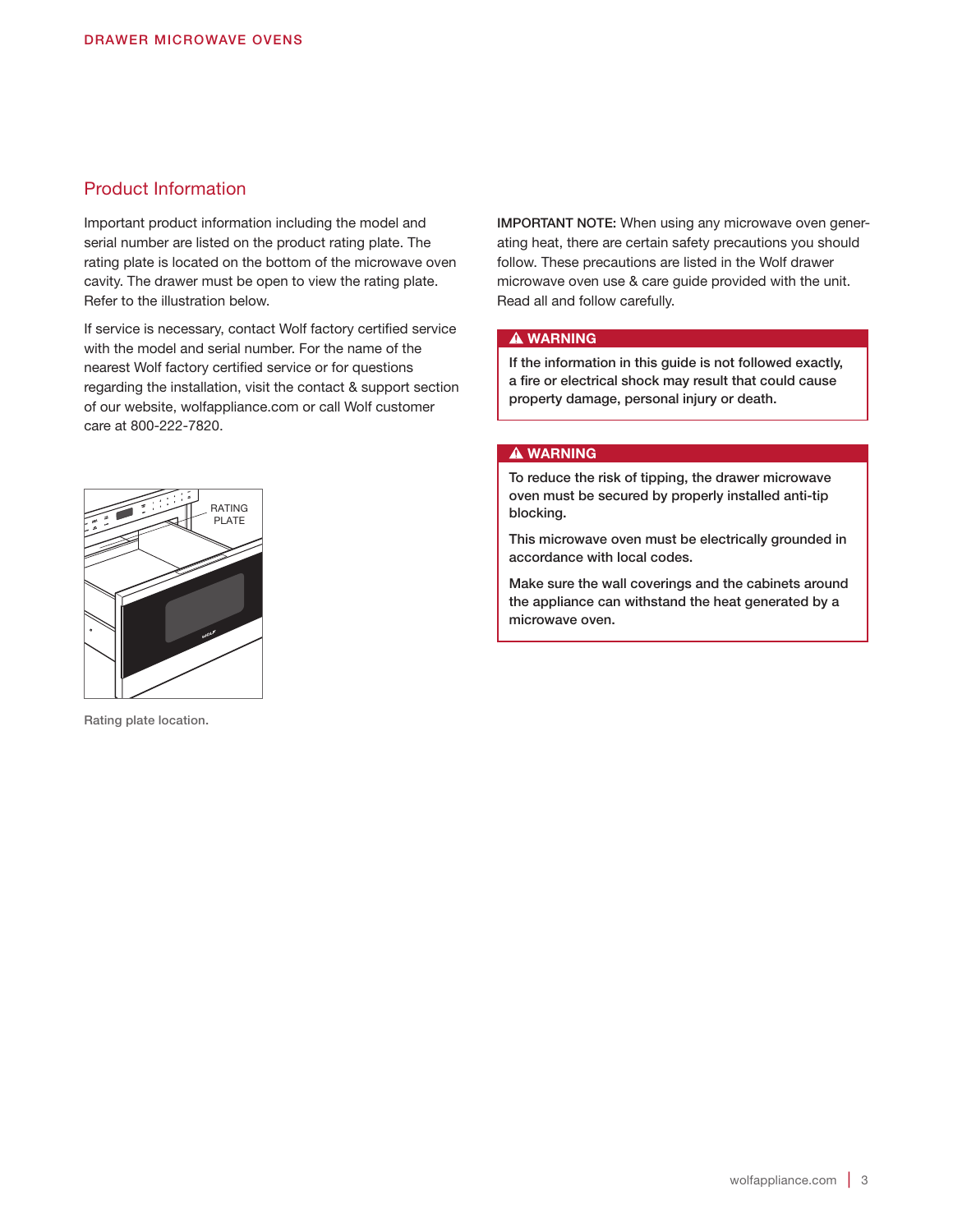# Installation Requirements

The drawer microwave oven can be installed in a standard or flush inset application. Location of the electrical supply within the oven opening may require additional cabinet depth.

Finish the edges of the opening. They may be visible when the drawer is open.

For standard installations, face trim will overlap stiles and rails. Refer to the chart below.

For flush inset installations, a minimum  $\frac{1}{8}$ " (3) reveal is required on the top and sides and  $11/16$ " (18) on the bottom. To ensure consistent reveals, each corner of the opening must be exactly 90°. A sales accessory is required to direct air away from the unit. Accessories are available through an authorized Wolf dealer. For local dealer information, visit the find a showroom section of our website, wolfappliance.com.

#### ANTI-TIP BLOCKING

To reduce the risk of tipping, the drawer microwave oven must be secured in place by anti-tip blocking. The anti-tip blocking must be provided by the installer. Dimensions will vary with the installation. Refer to the illustrations on the following pages.

#### INSTALLATION REQUIREMENTS

| <b>BASE SUPPORT</b> |                 | <b>MIN</b>       |
|---------------------|-----------------|------------------|
| 24" Model           |                 | 125 lb (57 kg)   |
| 30" Model           |                 | 125 lb (57 kg)   |
| <b>TRIM OVERLAP</b> | 24" MODEL       | 30" MODEL        |
| Top                 | $5/16$ " (8)    | $5/16$ " (8)     |
| <b>Bottom</b>       | $1/16$ " (2)    | $1/16$ " (2)     |
| Sides               | $^{7}/8$ " (22) | $3^{7}/8$ " (98) |

# **Electrical**

Installation must comply with all applicable electrical codes.

Locate the electrical supply as shown in the illustrations on the following pages. The receptacle may also be located in an adjacent cabinet within reach of the power cord. A separate circuit, servicing only this appliance is required. A ground fault circuit interrupter (GFCI) is not recommended and may cause interruption of operation. Refer to the illustration below for minimum power cord plug clearance.

#### **A WARNING**

ELECTRICAL SHOCK HAZARD: Plug into a grounded 3-prong outlet. Do not remove ground prong. Do not use an adapter or extension cord. If the power cord is too short, have a qualified electrician or service technician install an outlet near the appliance. Failure to follow these instructions can result in electric shock, fire or death.

#### ELECTRICAL REQUIREMENTS

| <b>Electrical Supply</b> | grounded, 120 VAC, 60 Hz |
|--------------------------|--------------------------|
| Service                  | 15 amp dedicated circuit |
| Receptacle               | 3-prong grounding-type   |
| Power Cord               | $4'$ (1.2 m)             |

#### GROUNDING INSTRUCTIONS

This appliance must be grounded. The microwave oven is equipped with a cord having a grounding wire with a grounding plug. It must be plugged into a wall receptacle that is properly installed and grounded in accordance with the National Electrical Code and local codes and ordinances. In the event of an electrical short circuit, grounding reduces risk of electric shock by providing an escape wire for the electric current.





Power cord clearance. Rating plate location.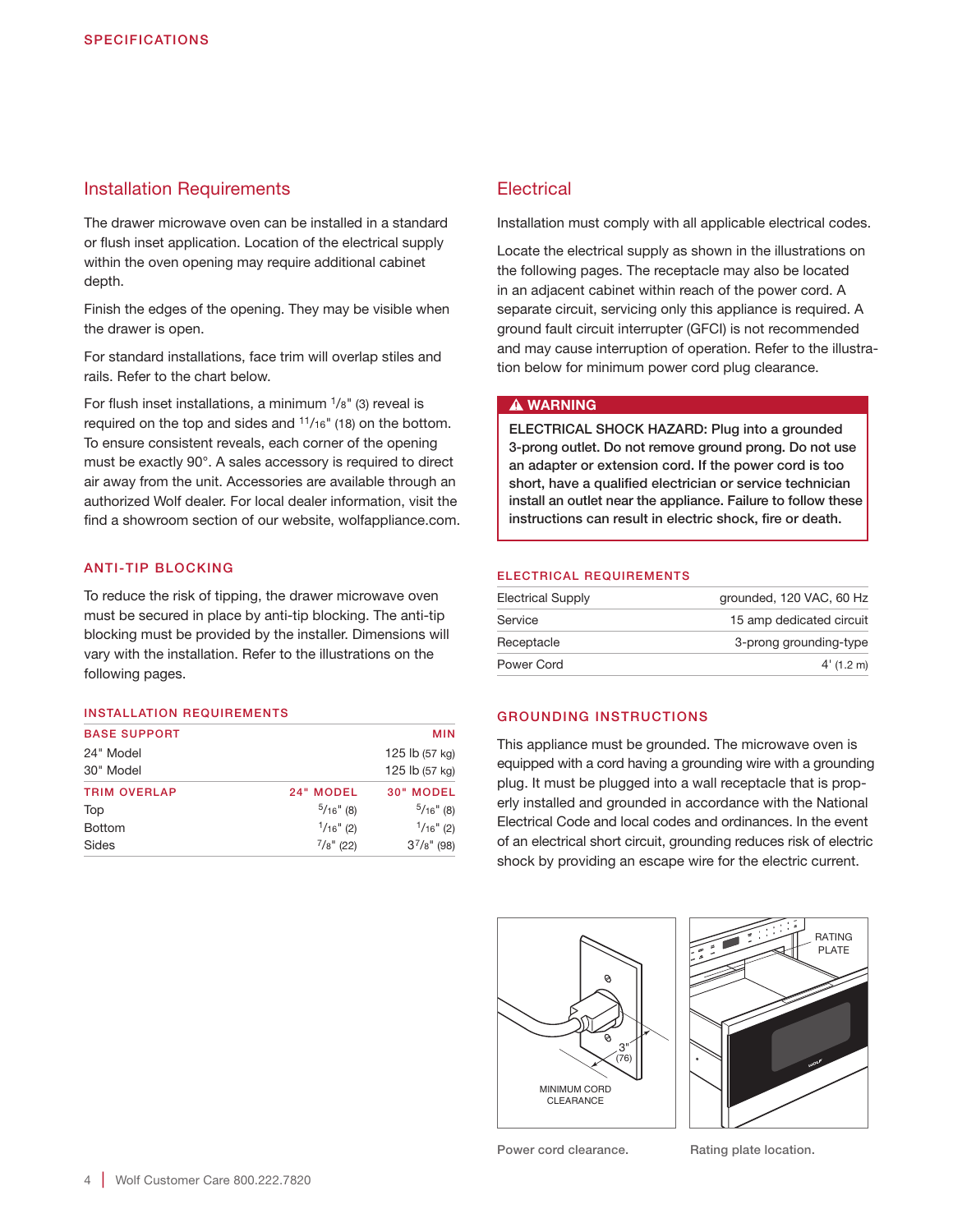# Drawer Microwave Oven

### STANDARD INSTALLATION



*NOTE: All drawer microwave ovens require the same opening dimensions.*

| <b>OPENING WIDTH</b> |                  |
|----------------------|------------------|
| 24" Model            | $22^1/s''$ (562) |
| 30" Model            | $22^1/s''$ (562) |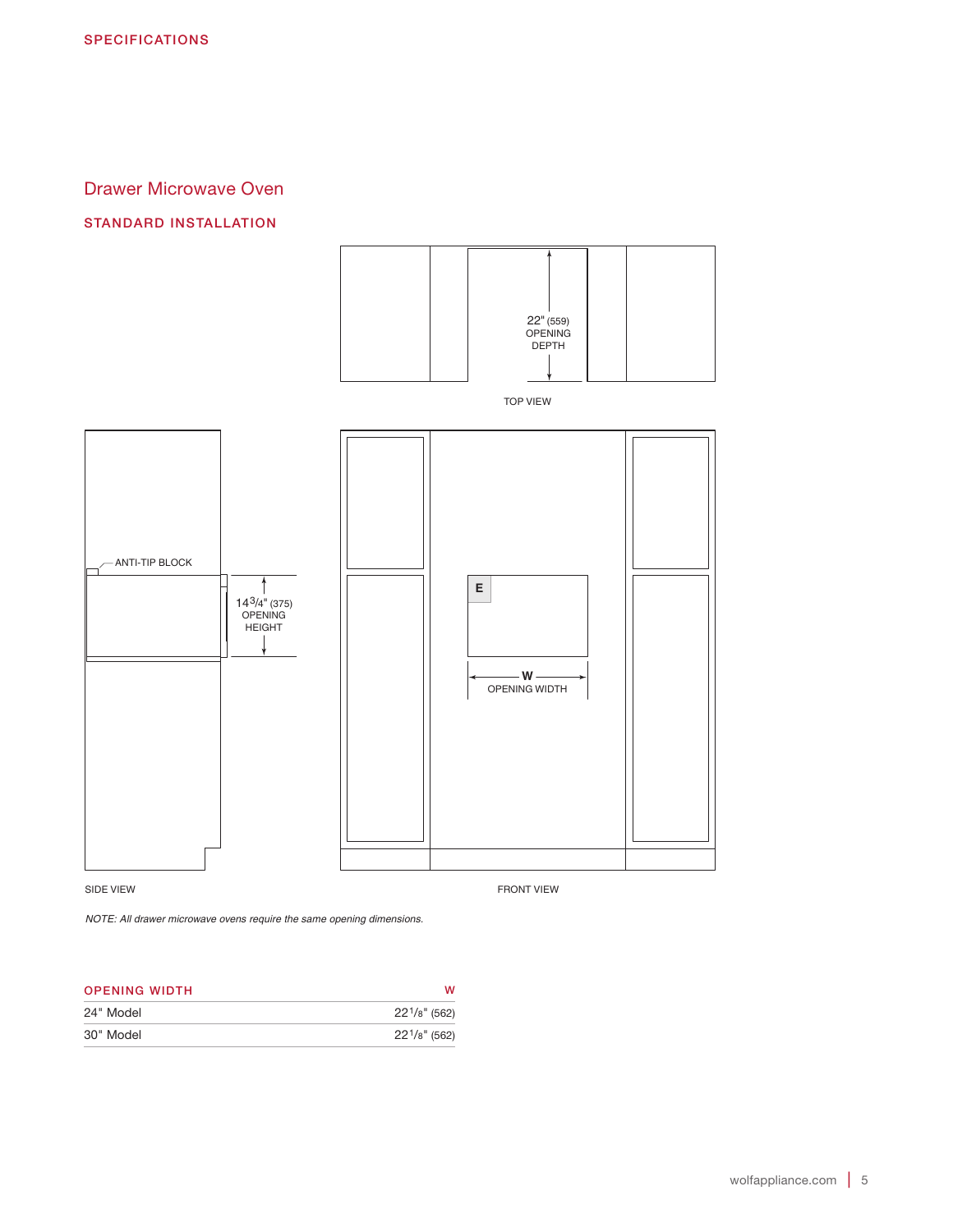# Drawer Microwave Oven

# FLUSH INSET INSTALLATION



*\*Will be visible and should be finished to match cabinetry.*

*\*\*Dimension provides minimum reveals.*

| <b>FLUSH INSET WIDTH</b> | w                  |          |
|--------------------------|--------------------|----------|
| 24" Model                | $24^{1}/8$ " (613) | 1''(25)  |
| 30" Model                | $30^{1}/s$ " (765) | 4" (102) |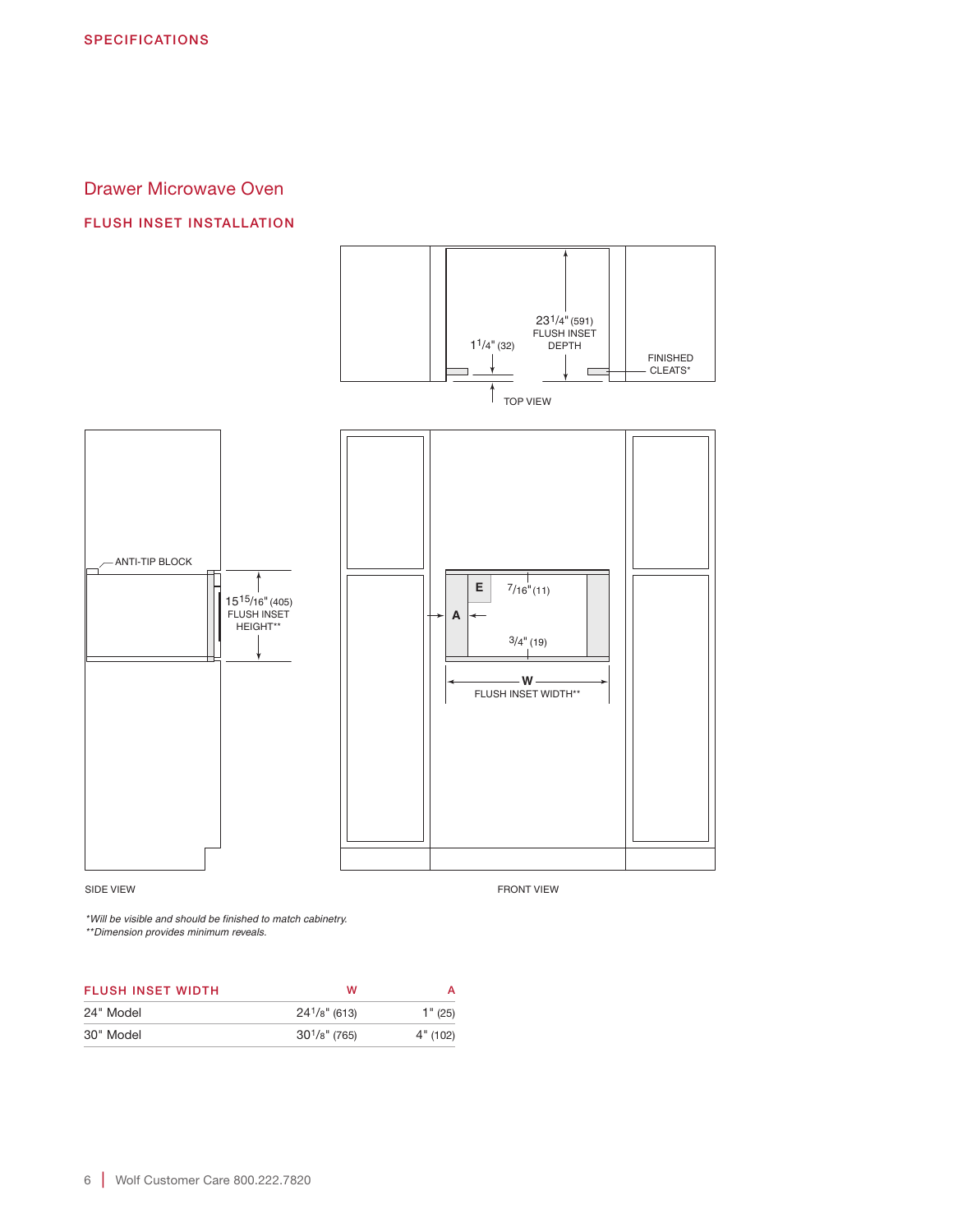# **Preparation**

Remove and recycle packing materials. Do not remove the waveguide cover located on the upper surface of the drawer interior. Refer to the illustration below.

Install an anti-tip block against the rear cabinet wall. Verify the screws are adequately secured and do not penetrate electrical wiring or plumbing.

## Installation

- 1 Turn power off to the electrical outlet.
- 2 Move the unit near the opening. Plug the power cord into the grounded outlet.
- **3** Position the microwave oven in the opening and slide back until the mounting flange is flush with the face of the cabinet. Avoid pinching the power cord between the unit and cabinet wall.
- 4 Open the drawer. Using the two holes on either side of the mounting flange as a template, drill pilot holes into the cabinet using a  $1/16$ " drill bit.
- 5 Mount the microwave oven using four screws provided. Refer to the illustration below.
- 6 Turn power back on to the electrical outlet.

# MOUNTING FLANGE **WAVEGUIDE** COVER

Wavequide cover. Mounting.

# **Troubleshooting**

IMPORTANT NOTE: If the drawer microwave oven does not operate properly, follow these troubleshooting steps:

- Verify electrical power is supplied to the microwave oven.
- Verify proper electrical connections.
- If the microwave oven does not operate properly, contact Wolf factory certified service. Do not attempt to repair the oven. Wolf is not responsible for service required to correct a faulty installation.

Wolf, Wolf & Design, Wolf Gourmet, W & Design and the color red as applied to knobs are registered trademarks and service marks of Wolf Appliance, Inc. Sub-Zero, Sub-Zero & Design, Dual Refrigeration, The Living Kitchen, Great American Kitchens The Fine Art of Kitchen Design, and Ingredients are registered trademarks and service marks of Sub-Zero, Inc. All other trademarks or registered trademarks are property of their respective owners in the United States and other countries.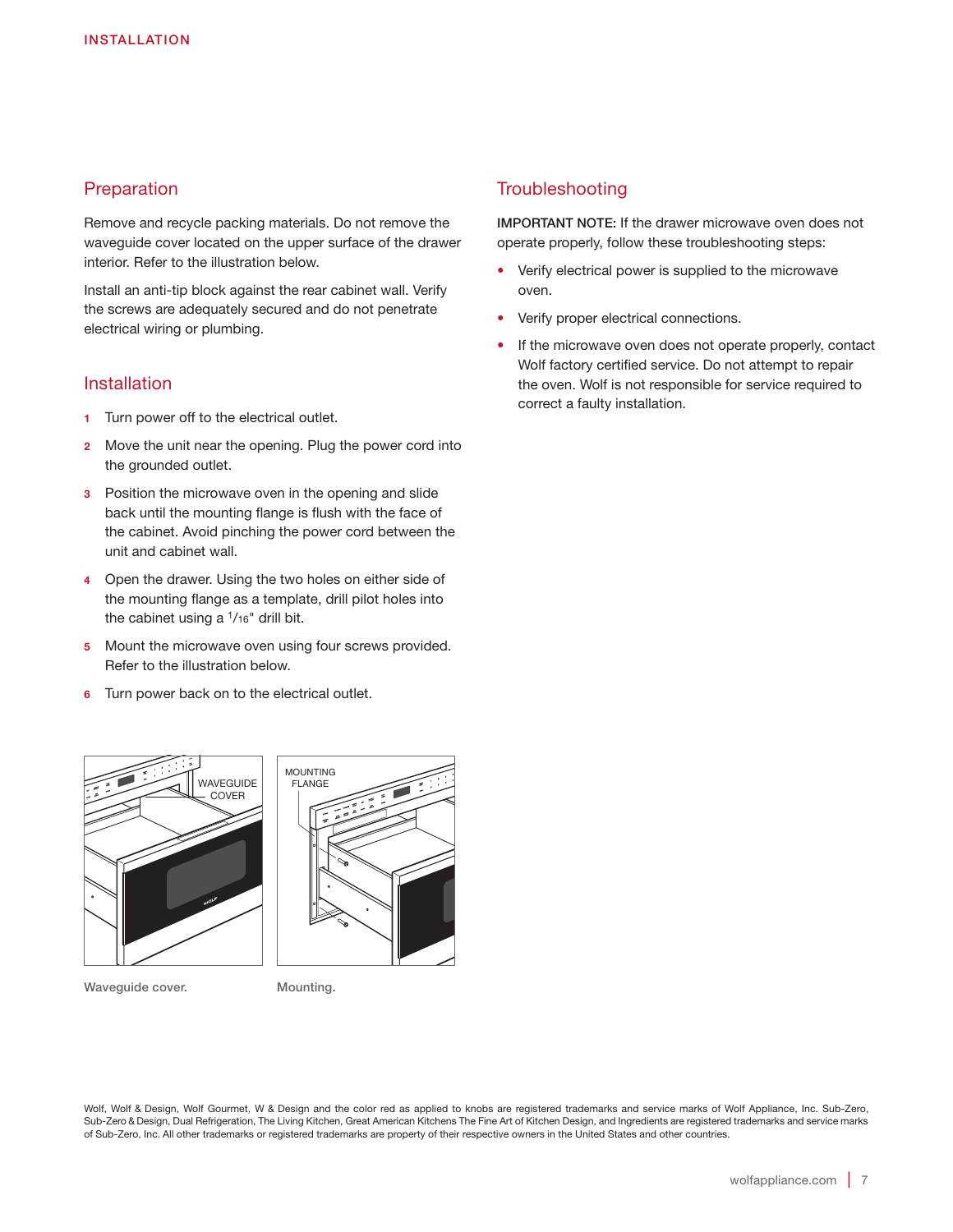# Contenido

- 3 Hornos de microondas de cajón
- 4 Especificaciones
- 7 Instalación
- 7 Resolución de problemas

Las características y especificaciones están sujetas a cambios sin previo aviso. Visite wolfappliance.com/specs para obtener la información más actualizada.

# Aviso importante

Para garantizar que este producto sea instalado y operado de la forma más segura y eficiente posible, tome nota de los siguientes tipos de información resaltada en esta guía:

AVISO IMPORTANTE resalta la información que es especialmente importante.

PRECAUCIÓN indica una situación en la que se pueden sufrir heridas leves o provocar daños al producto si no se siguen las instrucciones.

ADVERTENCIA indica peligro de que se produzcan heridas graves o incluso la muerte si no se siguen las precauciones.

AVISO IMPORTANTE: en toda esta guía, las dimensiones entre paréntesis son milímetros, a menos que se especifique lo contrario.

AVISO IMPORTANTE: guarde estas instrucciones para el inspector eléctrico local.

# GUARDE ESTAS **INSTRUCCIONES**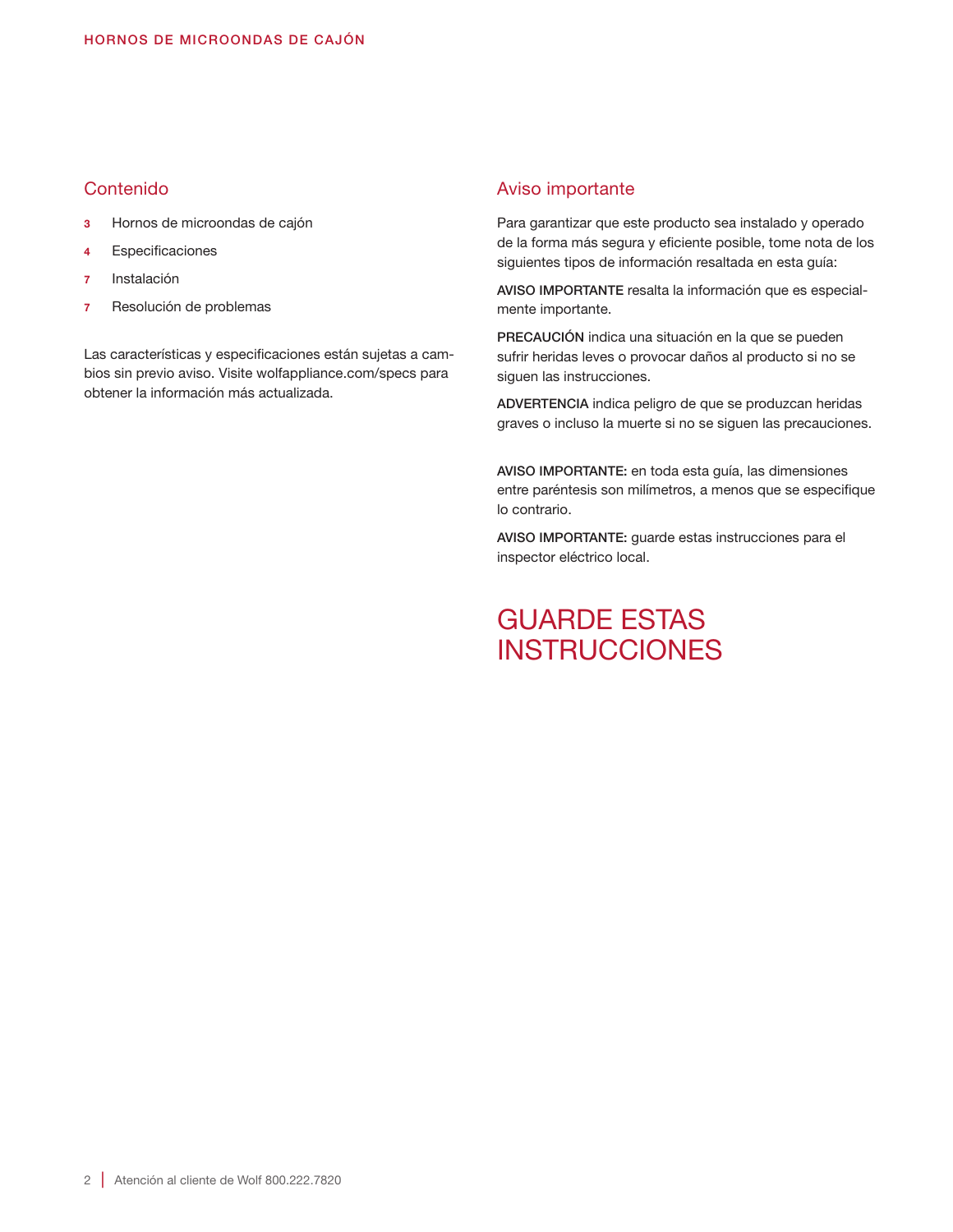# Información del producto

La información importante del producto, incluido el modelo y número de serie de la unidad, se encuentran en la placa de datos del producto. La placa de datos se localiza en la parte baja de la cavidad del horno de microondas. El cajón debe estar abierto para ver la placa de datos. Consulte la siguiente ilustración.

Si necesita servicio, póngase en contacto con el centro de servicio autorizado de Wolf y tenga a la mano el modelo y número de serie de la unidad. Para obtener los datos del centro de servicio autorizado de Wolf más cercano o si tiene preguntas acerca de la instalación, visite la sección de contacto y soporte técnico en nuestra página de Internet wolfappliance.com o llame a la línea de atención al cliente de Wolf al 800-222-7820.



Ubicación de la placa de datos.

AVISO IMPORTANTE: al utilizar un horno de microondas que genera calor, hay ciertas precauciones de seguridad que debe seguir. Estas precauciones se encuentran enumeradas en la guía de uso y cuidado del horno de microondas de cajón de Wolf proporcionado con la unidad. Léalas en su totalidad y sígalas con cuidado.

#### **A ADVERTENCIA**

Si no se sigue la información de esta guía al pie de la letra se puede provocar un incendio o una descarga eléctrica que podría causar daños a la propiedad, lesiones personales o incluso la muerte.

#### **A ADVERTENCIA**

Para reducir el riesgo de que la unidad se vuelque hacia el frente, el horno de microondas de cajón debe asegurarse mediante la instalación correcta de un soporte antivuelco.

Este horno de microondas debe tener una conexión eléctrica a tierra de conformidad con los códigos locales.

Asegúrese de que las cubiertas de los muros y los gabinetes que rodean el electrodoméstico puedan soportar el calor generado por un horno de microondas.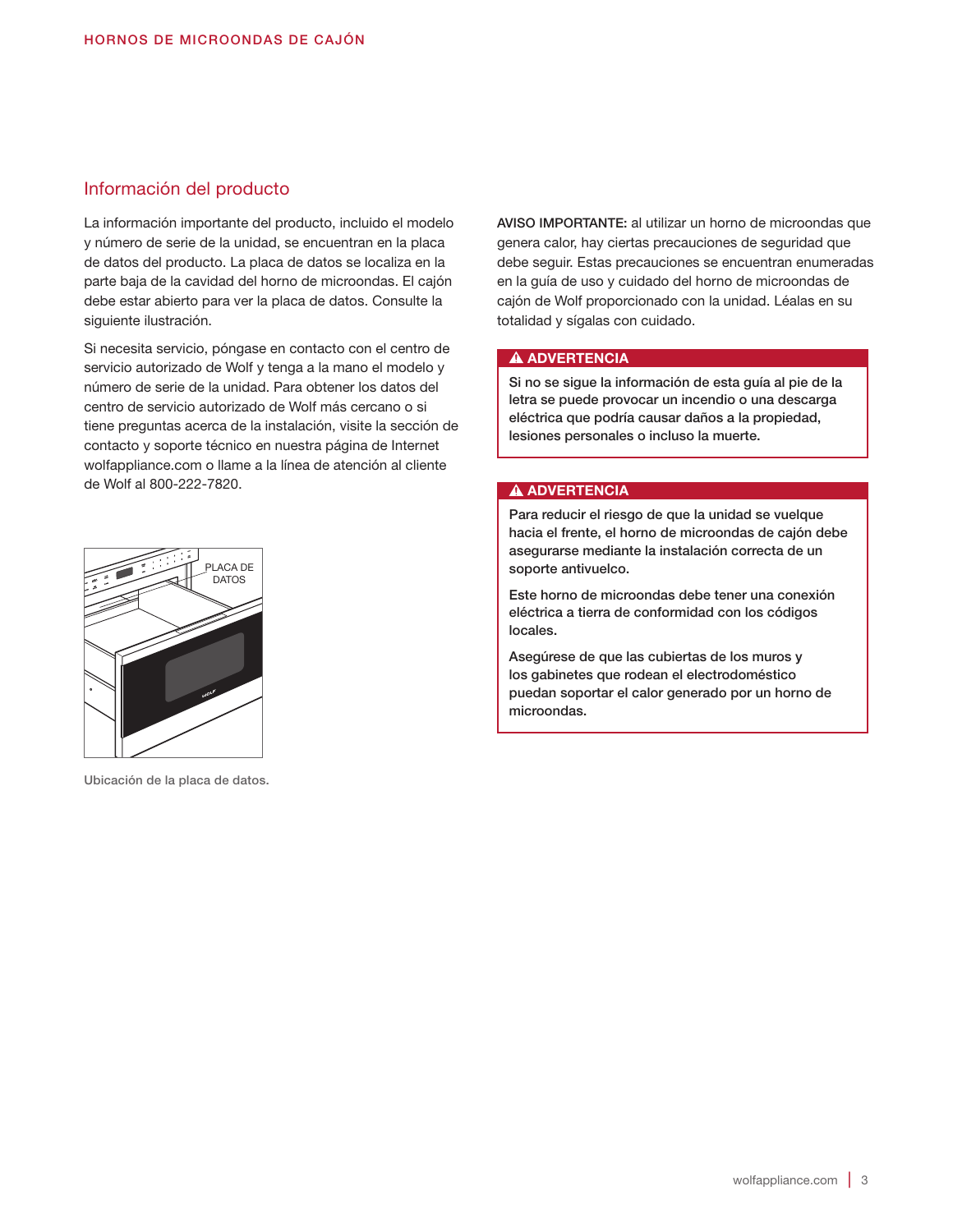# Requisitos de instalación

El horno de microondas de cajón se puede instalar en una aplicación estándar o empotrable. Es posible que la ubicación del suministro eléctrico al interior de la abertura del horno requiera de un gabinete de mayor profundidad. Consulte la tabla siguiente.

Dé el acabado a los bordes de la abertura. Pueden ser visibles cuando el cajón está abierto.

Para las aplicaciones empotrables se requiere un margen mínimo de  $\frac{1}{8}$ " (3) en la parte superior y a los lados y uno de 11/16" (18) en la parte inferior. Se requiere un accesorio de ventas para dirigir el aire lejos de la unidad. Los accesorios están disponibles a través de un distribuidor autorizado de Wolf. Para obtener más información acerca de los distribuidores locales visite la sección para encontrar un showroom en nuestro sitio web, wolfappliance.com. Para asegurarse de tener un margen uniforme, cada esquina de la abertura debe tener exactamente 90°.

#### REQUISITOS DE INSTALACIÓN

| <b>SOPORTE DE LA BASE</b>                            |                 |                  |
|------------------------------------------------------|-----------------|------------------|
| Modelo de 24"                                        |                 | 125 lb (57 kg)   |
| Modelo de 30"                                        |                 | 125 lb (57 kg)   |
| SUPERPOSICIÓN DEL RIBETE MODELO DE 24" MODELO DE 30" |                 |                  |
| Parte superior                                       | $5/16$ " (8)    | $5/16$ " (8)     |
| Parte inferior                                       | $1/16$ " (2)    | $1/16$ " (2)     |
| Laterales                                            | $^{7}/s$ " (22) | $3^{7}/8$ " (98) |

# Soporte antivuelco

Para reducir el riesgo de que la unidad se vuelque hacia el frente, el horno de microondas de cajón debe asegurarse mediante un soporte antivuelco. El soporte antivuelco debe ser proporcionado por el instalador. Las dimensiones pueden variar de acuerdo con la instalación. Consulte la ilustración para su instalación específica en las páginas 5 y 6.

# Instalación eléctrica

La instalación debe cumplir con todos los códigos eléctricos vigentes. El receptáculo debe ubicarse en el área superior izquierda de la abertura. Consulte la ilustración para su instalación específica en las páginas 5 y 6. El receptáculo también puede ubicarse en un gabinete adyacente dentro del alcance del cable de alimentación eléctrica. Se debe proporcionar un orificio de acceso a través del gabinete para el cable de alimentación eléctrica.

#### **A ADVERTENCIA**

PELIGRO DE DESCARGA ELÉCTRICA Enchufe en tomacorriente de 3 puntos con conexión a tierra. No retire la clavija de conexión a tierra. No use un adaptador o cable de extensión. Si el cable de alimentación eléctrica es demasiado corto, pida a un electricista calificado o técnico de servicio que instale un tomacorriente cerca del electrodoméstico. No cumplir con estas instrucciones puede producir una descarga eléctrica, incendio o muerte.

#### REQUISITOS ELÉCTRICOS

| Suministro eléctrico            | Con conexión a tierra, 120 V CA, 60 Hz |
|---------------------------------|----------------------------------------|
| Servicio                        | Circuito dedicado de 15 amperes        |
| Receptáculo                     | Conexión a tierra de 3 clavijas        |
| Cable de alimentación eléctrica | $4'$ (1.2 m)                           |

#### INSTRUCCIONES REALIZAR LA CONEXIÓN A TIERRA

Este electrodoméstico debe ser conectado a tierra. El horno de microondas de cajón está equipado con un cable de alimentación eléctrica con un enchufe de conexión a tierra. Debe conectarse a un tomacorriente de pared debidamente instalado y conectado a tierra de conformidad con el Código Nacional de Electricidad y los códigos y ordenanzas locales. En caso de que se produzca un cortocircuito eléctrico, la conexión a tierra reduce el riesgo de descarga eléctrica al proporcionar un cable de escape para la corriente eléctrica.

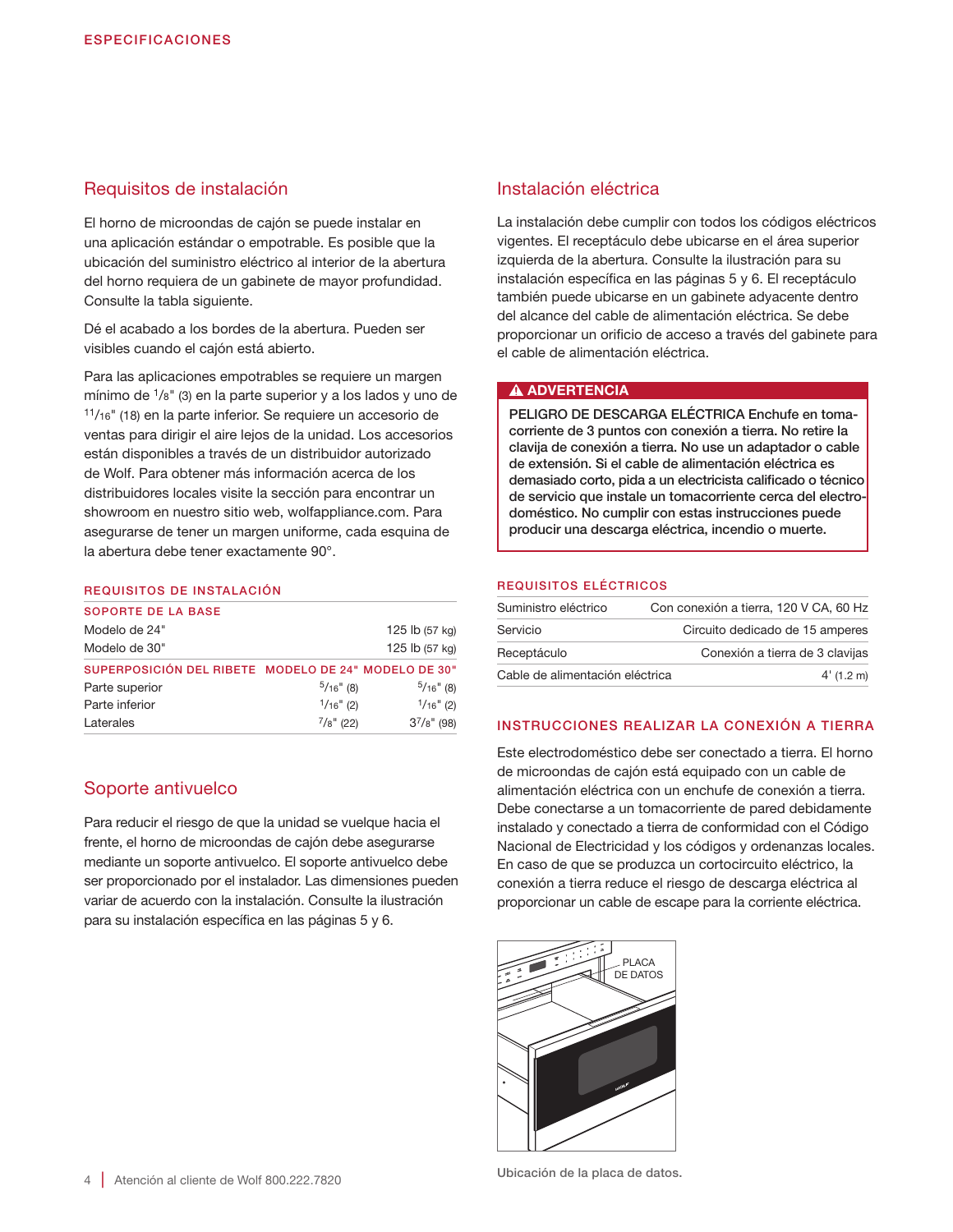Horno de microondas de cajón

# INSTALACIÓN ESTÁNDAR



*NOTA: Todos los hornos de microondas de cajón requieren las mismas dimensiones de abertura.* 

| <b>INSTALACIÓN ESTÁNDAR</b> | ANCHO (W)          |
|-----------------------------|--------------------|
| Modelo de 24"               | $22^1$ /8" (562)   |
| Modelo de 30"               | $22^{1}/8$ " (562) |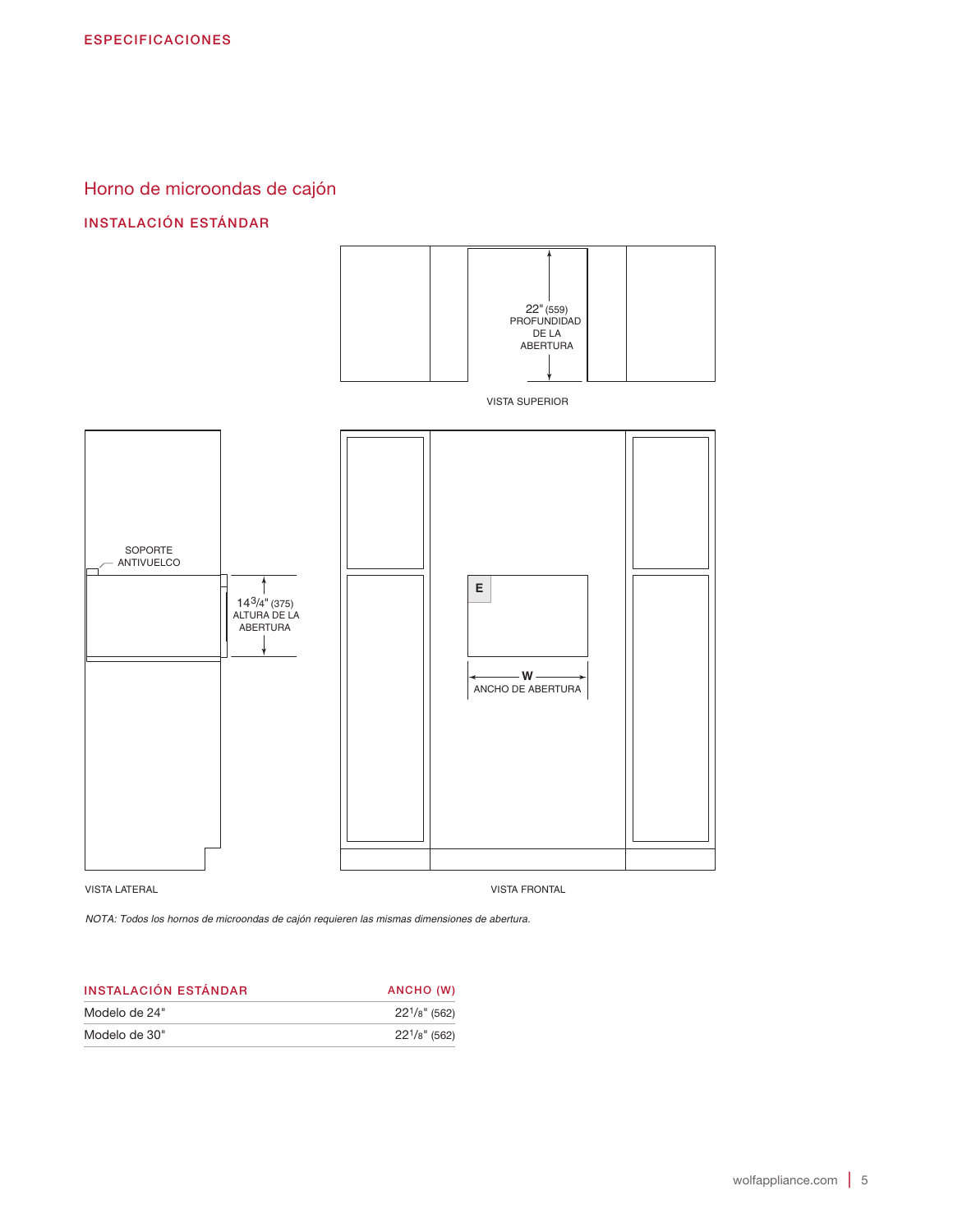Horno de microondas de cajón

# INSTALACIÓN EMPOTRABLE



*\*Las áreas sombreadas serán visibles y se les debe dar un acabado que combine con los gabinetes. \*\*Dimensión proporciona reavels mínimos.*

| INSTALACIÓN EMPOTRABLE | ANCHO (W)          |          |
|------------------------|--------------------|----------|
| Modelo de 24"          | $24^{1}/8$ " (613) | 1" (25)  |
| Modelo de 30"          | $30^{1}/s$ " (765) | 4" (102) |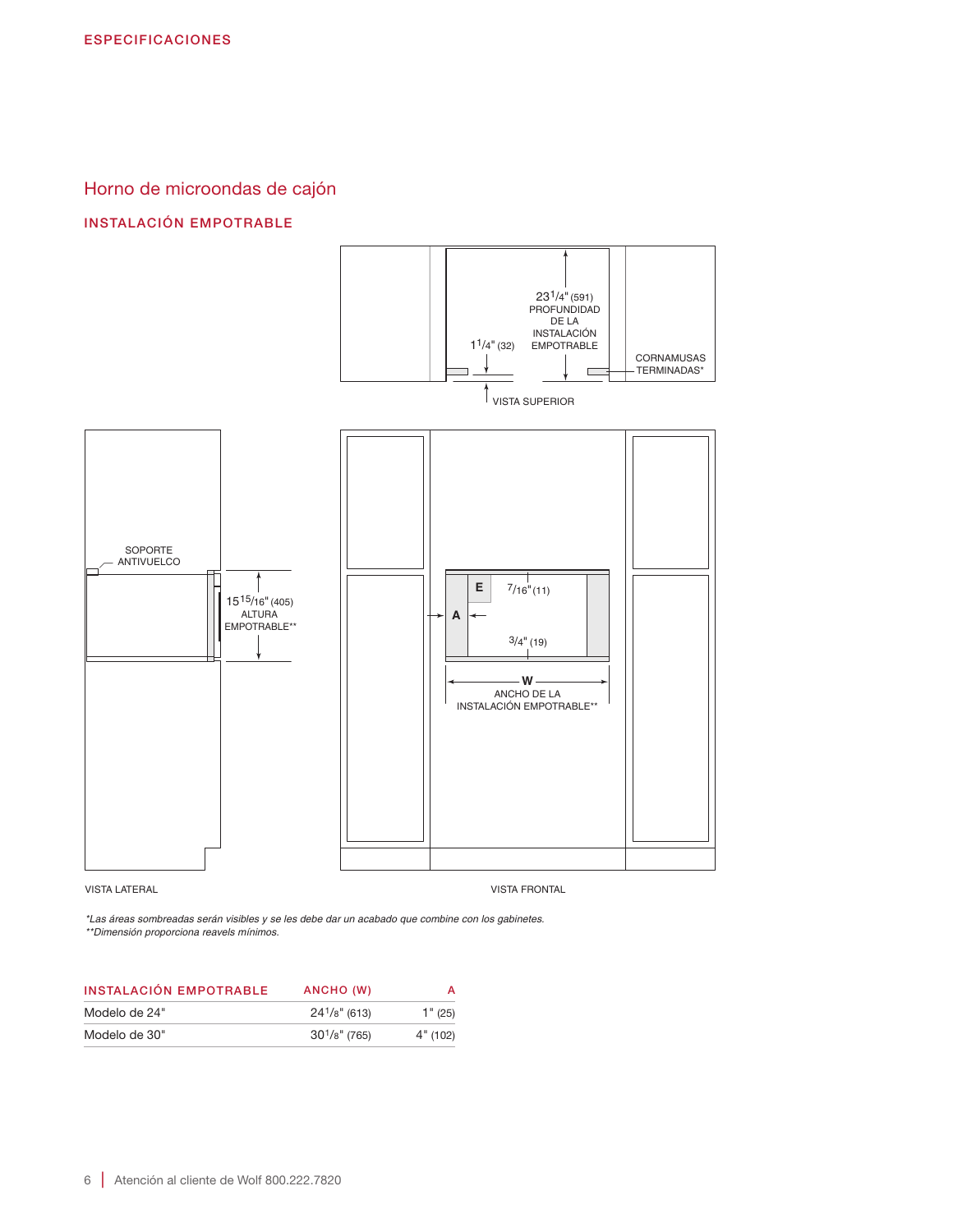# Preparación

Retire y recicle los materiales de embalaje. No retire la cubierta de guía de onda que se encuentra en la superficie superior del interior del cajón.

Al instalarlo en la pared, asegúrese de que los tornillos penetren completamente el yeso y se fijen en madera o metal, de tal manera que el soporte quede completamente estable. Al fijarlo compruebe que los tornillos no penetren los cables eléctricos ni las tuberías.

# Instalación

- 1 Desconecte la alimentación del tomacorriente eléctrico.
- 2 Mueva la unidad cerca de la abertura. Conecte el cable de alimentación eléctrica en un tomacorriente con conexión a tierra.
- 3 Coloque el horno de microondas en la abertura y deslícelo hacia atrás hasta que el reborde para montaje se encuentre a ras con el frente del gabinete. Evite pellizcar el cable de alimentación eléctrica entre la unidad y la pared del gabinete.
- 4 Abra el cajón. Utilice los dos orificios ubicados a cada lado del reborde para montaje como plantilla y perfore los orificios de montaje en el gabinete con una broca de 1/16".
- 5 Monte el horno de microondas con los cuatro tornillos proporcionados. Consulte la siguiente ilustración.
- 6 Conecte la alimentación del tomacorriente eléctrico.

# Resolución de problemas

AVISO IMPORTANTE: si el horno de microondas de cajón no tiene un funcionamiento apropiado, siga estos pasos para resolver los problemas:

- Compruebe que el horno de microondas tiene corriente eléctrica.
- Compruebe que las conexiones eléctricas son las adecuadas.
- Si el horno de microondas no funciona correctamente, póngase en contacto con el centro de servicio autorizado de Wolf. No intente reparar el horno. Wolf no es responsable del servicio necesario para corregir una instalación defectuosa.

REBORDE PARA MONTA.IF CUBIERTA DE GUÍA DE ONDA

Cubierta de guía de onda. Montaje.

Wolf, Wolf & Design, Wolf Gourmet, W & Design y el color rojo aplicado a las perillas son marcas comerciales registradas y marcas de servicio de Wolf Appliance, Inc. Sub-Zero, Sub-Zero & Design, Dual Refrigeration, The Living Kitchen, Great American Kitchens The Fine Art of Kitchen Design, e Ingredients son marcas comerciales registradas y marcas de servicios de Sub-Zero, Inc. Todas las demás marcas comerciales o marcas comerciales registradas son propiedad de sus respectivos propietarios en los Estados Unidos y otros países.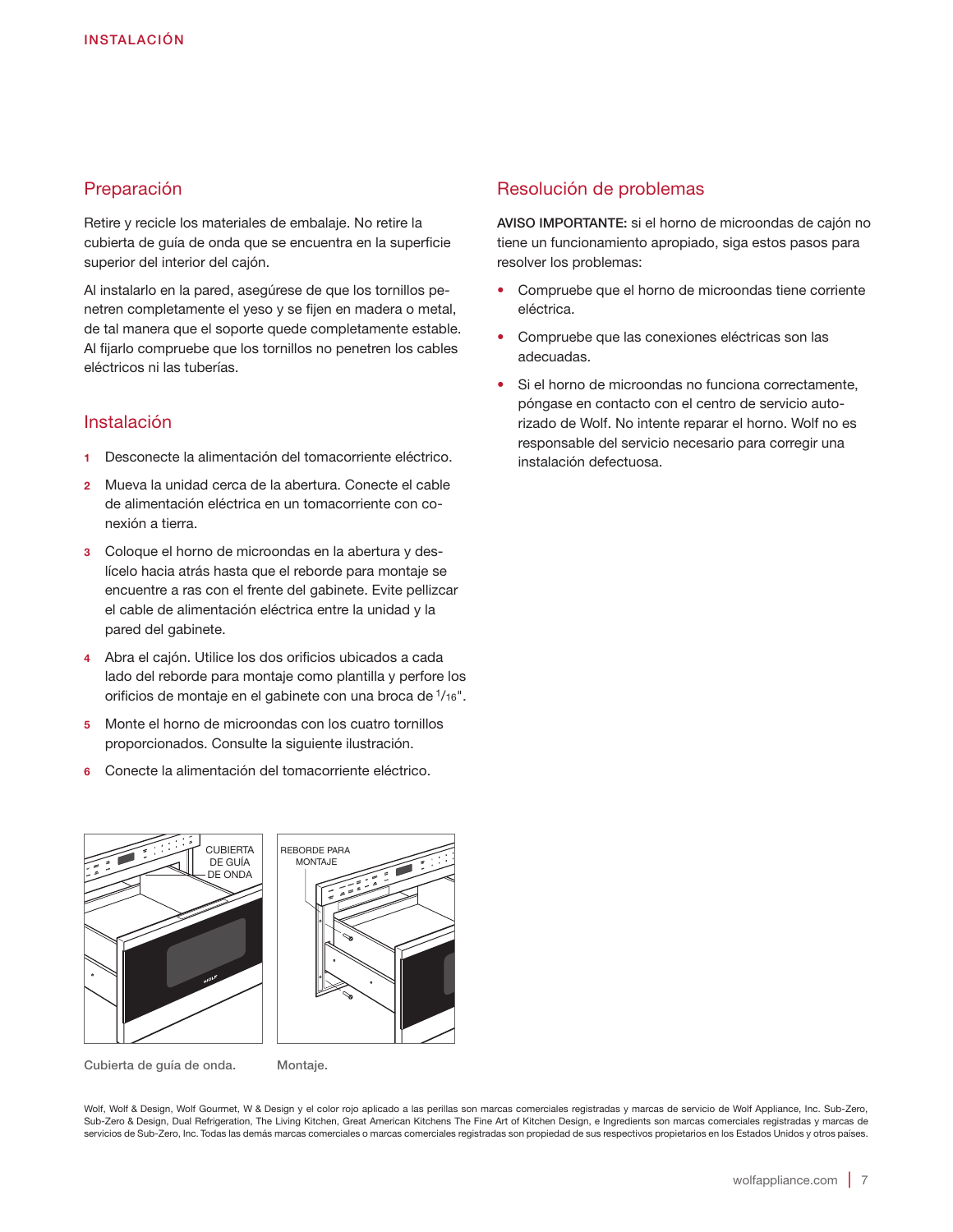# Table des matières

- 3 Fours à micro-ondes à tiroir
- 4 Spécifications
- 7 Installation
- 7 Dépannage

Les caractéristiques et les spécifications peuvent être modifiées en tout temps sans préavis. Visitez wolfappliance.com/ specs pour obtenir les renseignements les plus récents.

# Remarque importante

Pour s'assurer que ce produit est installé et utilisé en toute sécurité et aussi efficacement que possible, prenez note des types de renseignement mis en évidence tout au long de ce guide :

REMARQUE IMPORTANTE met en évidence des renseignements qui sont particulièrement importants.

MISE EN GARDE indique une situation où une blessure mineure ou des dommages au produit peuvent se produire si les directives ne sont pas respectées.

AVERTISSEMENT décrit un danger qui peut causer une blessure grave ou la mort si les précautions ne sont pas respectées.

REMARQUE IMPORTANTE : tout au long de ce guide, les dimensions entre parenthèses sont en millimètres à moins d'indication contraire.

REMARQUE IMPORTANTE : conservez ces directives pour l'inspecteur en électricité local.

# CONSERVEZ CES **DIRECTIVES**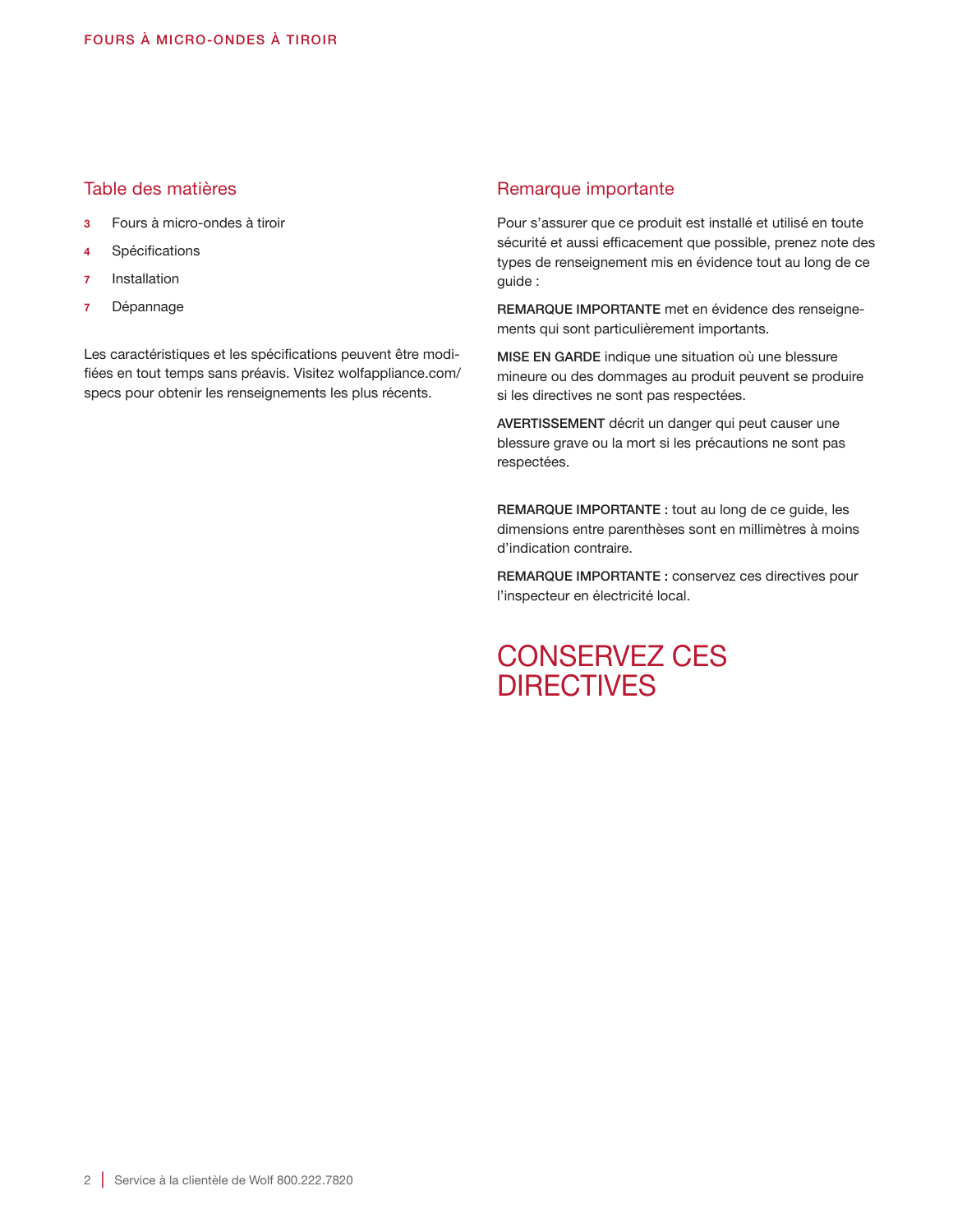# Renseignements sur le produit

Des renseignements importants sur le produit, y compris les numéros de modèle et de série, se trouvent sur la plaque signalétique du produit. La plaque signalétique est située au fond de la cavité du four à micro-ondes. Le tiroir doit être ouvert pour voir la plaque signalétique. Reportez-vous à l'illustration ci-dessous.

Si vous avez besoin de service, communiquez avec le service Wolf certifié par l'usine avec les numéros de modèle et de série. Pour obtenir le nom du centre de service Wolf certifié par l'usine le près de chez vous ou si vous avez des questions concernant l'installation, consultez la section Contact et assistance de notre site Web, wolfappliance.com ou appelez le service à la clientèle de Wolf au 800-222-7820.



Emplacement de la plaque signalétique.

REMARQUE IMPORTANTE : lors de l'utilisation de tout four à micro-ondes générant de la chaleur, il y a certaines précautions de sécurité à respecter. Ces précautions se trouvent dans le guide d'utilisation et d'entretien du four à microondes à tiroir Wolf fourni avec l'unité. Lisez-les toutes et respectez-les attentivement.

#### **A AVERTISSEMENT**

Si les renseignements se trouvant dans ce guide ne sont pas respectés à la lettre, un incendie ou un choc électrique peuvent se produire causant ainsi des dommages matériels, des blessures ou la mort.

#### **A AVERTISSEMENT**

En vue de réduire le risque de basculement, le four à micro-ondes à tiroir doit être fixé par un bloc antibasculement installé correctement.

Ce four à micro-ondes doit être mis à la terre électriquement conformément aux codes locaux.

Assurez-vous que les revêtements muraux et les armoires autour de l'appareil peuvent résister à la chaleur générée par le four à micro-ondes.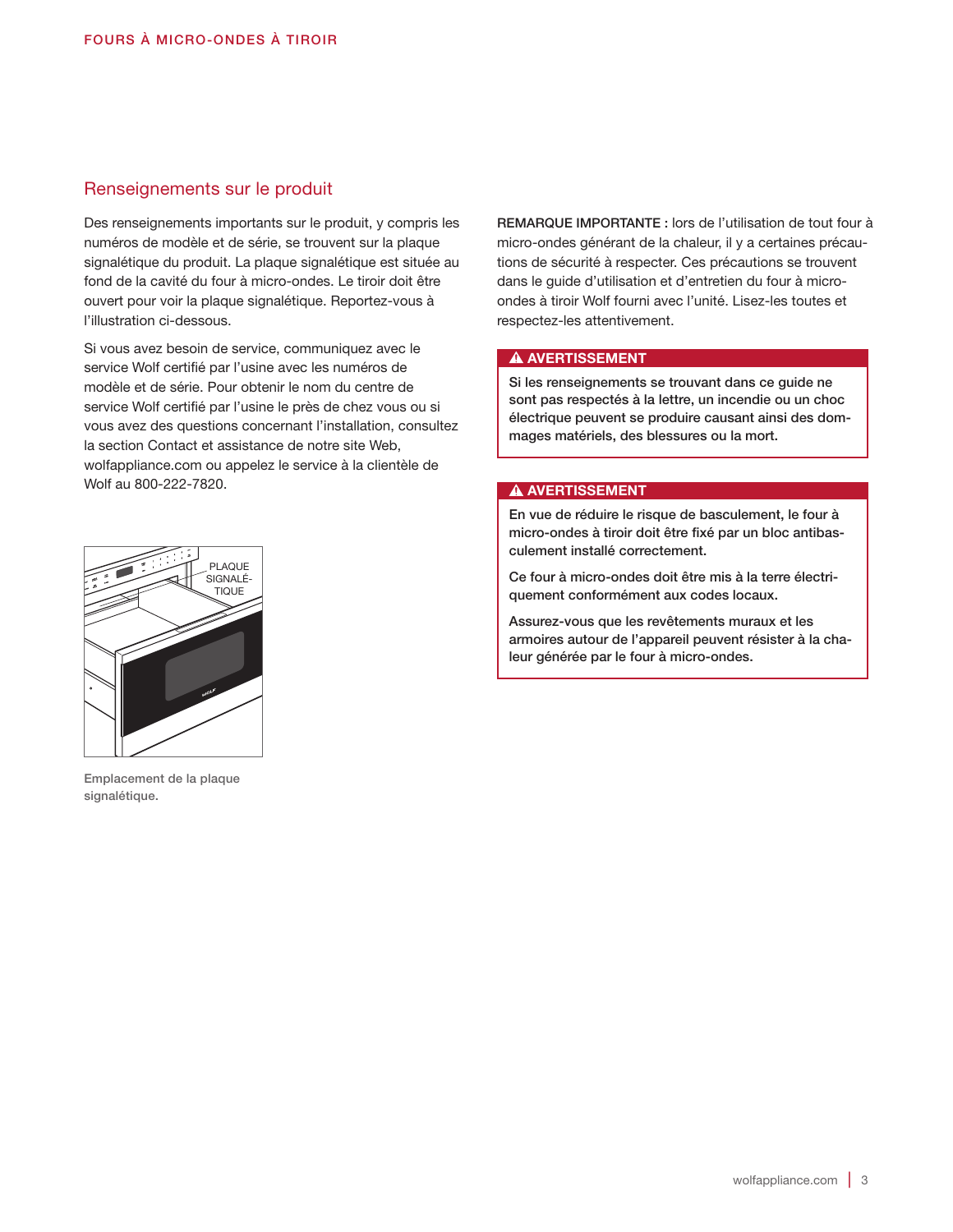# Exigences d'installation

Le four à micro-ondes à tiroir peut être installé dans une application standard ou à affleurement. L'emplacement de l'alimentation électrique dans l'ouverture du four peut exiger une profondeur d'armoire supplémentaire. Reportez-vous au tableau ci-dessous.

Finissez les rebords de l'ouverture. Ils peuvent être visibles lorsque le tiroir est ouvert.

Pour les installations à affleurement, un jeu minimum de  $1/8$  po (3) est requis sur le dessus et les côtés et de  $11/16$  po (18) au fond. Un accessoire de vente est requis pour diriger l'air loin de l'unité. Les accessoires sont offerts par les dépositaires Wolf autorisés. Pour obtenir des renseignements sur les dépositaires locaux, visitez la section trouver une salle d'exposition de notre site Web, wolfappliance. com. Pour assurer des jeux constants, chaque coin de l'ouverture doit être de 90° exactement.

#### EXIGENCES D'INSTALLATION

| Côtés                                          | $^{7}/_8$ po (22)         | $3^{7}/8$ po (98)         |
|------------------------------------------------|---------------------------|---------------------------|
| Fond                                           | $1/16$ po (2)             | $1/16$ po (2)             |
| Dessus                                         | $5/16$ po (8)             | $5/16$ po (8)             |
| <b>CHEVAUCHEMENT</b><br><b>DE LA GARNITURE</b> | <b>MODÈLE DE</b><br>24 PO | <b>MODÈLE DE</b><br>30 PO |
| Modèle de 30 po                                |                           | 125 lb (57 kg)            |
| Modèle de 24 po                                |                           | 125 lb (57 kg)            |
| <b>SUPPORT DE BASE</b>                         |                           |                           |

# Bloc antibasculement

En vue de réduire le risque de basculement, le four à microondes à tiroir doit être fixé par un bloc antibasculement. Le bloc antibasculement doit être fourni par l'installateur. Les dimensions varient selon l'installation. Reportez-vous à l'illustration pour votre installation précise aux pages 5 et 6.

# Électricité

L'installation doit se conformer à tous les codes électriques applicables. La prise doit se trouver dans la zone supérieure gauche de l'ouverture. Reportez-vous à l'illustration pour votre installation précise aux pages 5 et 6. La prise peut aussi se trouver dans une armoire adjacente à la portée du cordon d'alimentation. Un trou d'accès doit être effectué dans l'armoire pour passer le cordon d'alimentation.

# **A AVERTISSEMENT**

DANGER DE CHOC ÉLECTRIQUE : branchez dans une prise à trois broches mise à la terre. Ne retirez pas la broche de mise à la terre. N'utilisez pas une rallonge ou un adaptateur. Si le cordon d'alimentation est trop court, demandez à un électricien ou à un technicien de service qualifié d'installer une prise près de l'appareil. Le non-respect de ces directives peut provoquer un incendie, un choc électrique ou même, la mort.

#### EXIGENCES ÉLECTRIQUES

| Alimentation électrique | mise à la terre, 120 volts CA, 60 Hz |
|-------------------------|--------------------------------------|
| Service                 | circuit dédié de 15 ampères          |
| Prise                   | mise à la terre à trois broches      |
| Cordon d'alimentation   | 4 pi $(1, 2, m)$                     |

#### DIRECTIVES DE MISE À LA TERRE

Cet appareil doit être mis à la terre. Le four à micro-ondes à tiroir est muni d'un cordon avec un fil de masse et une fiche de masse. Cette dernière doit être branchée dans une prise murale qui est adéquatement installée et mise à la terre conformément au Code national de l'électricité ainsi qu'aux ordonnances et codes locaux. Dans le cas d'un court-circuit, la mise à la terre réduit le risque de choc électrique en fournissant un fil de décharge au courant électrique.



Emplacement de la plaque signalétique.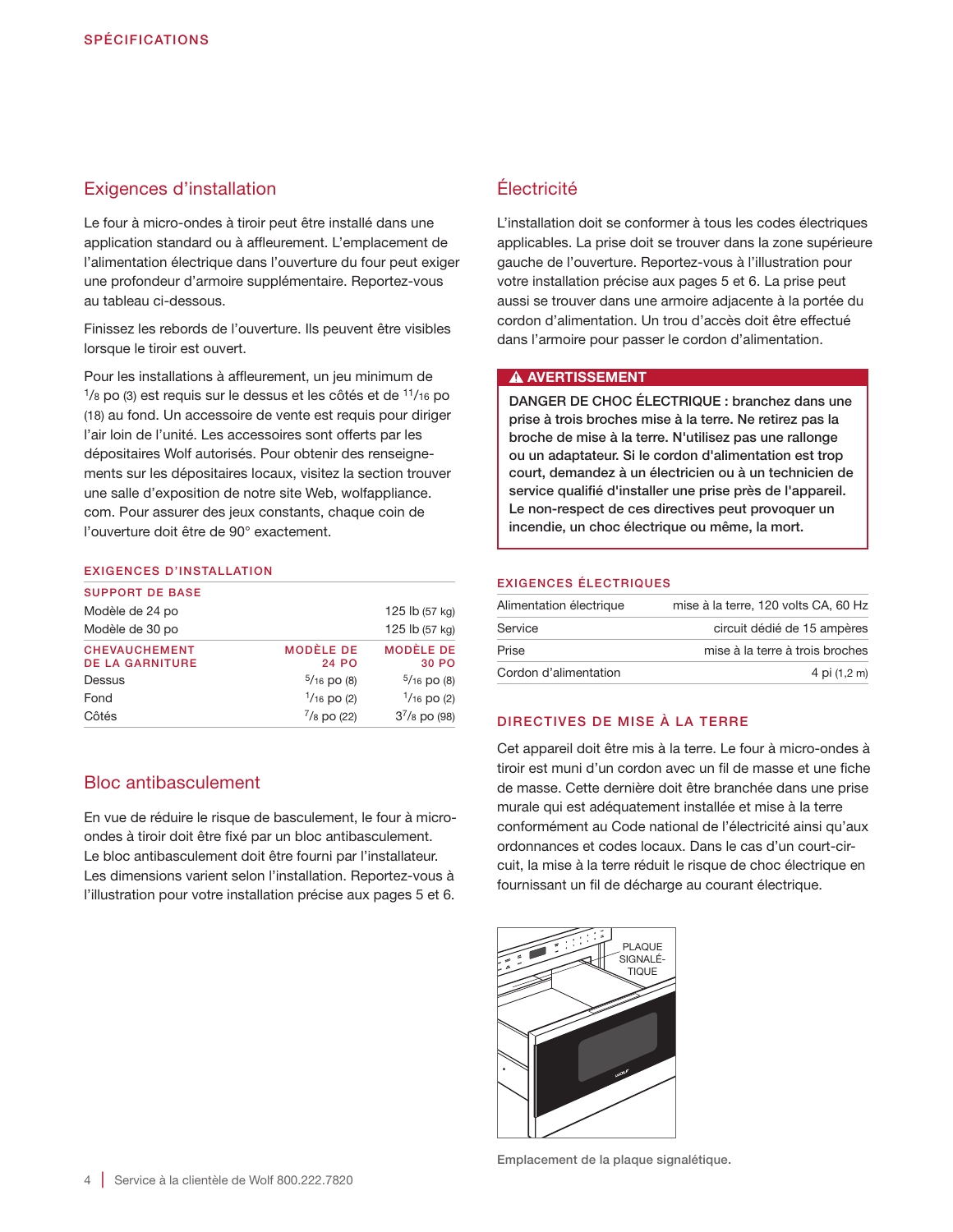# Four à micro-ondes à tiroir

# INSTALLATION STANDARD



*REMARQUE : Tous les fours à micro-ondes à tiroir nécessitent les mêmes dimensions d'ouverture.*

| <b>INSTALLATION STANDARD</b> | LARGEUR (W)                 |
|------------------------------|-----------------------------|
| Modèle de 24 po              | $22^{1}/8$ po (562)         |
| Modèle de 30 po              | 22 <sup>1</sup> /8 po (562) |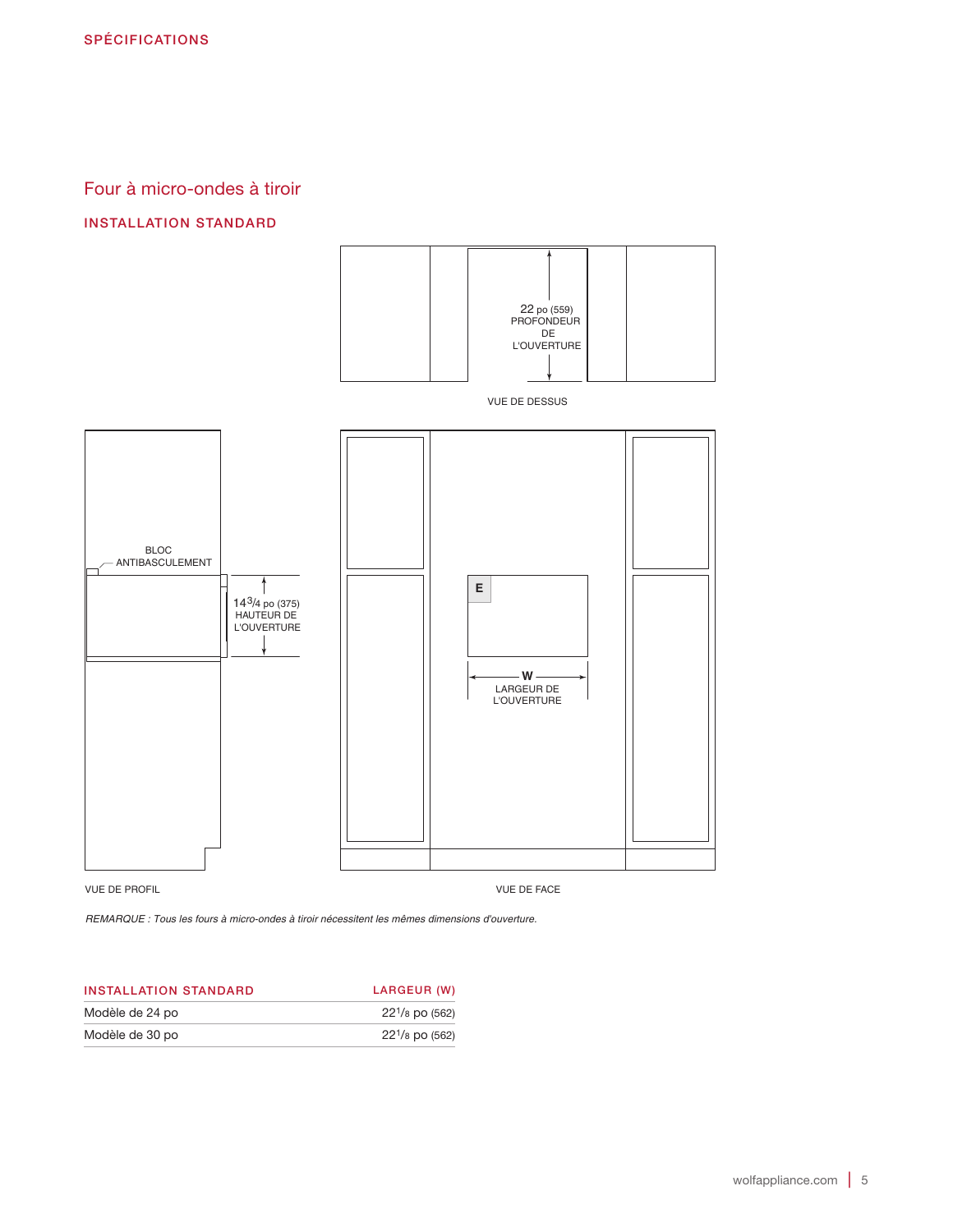# Four à micro-ondes à tiroir

# INSTALLATION À AFFLEUREMENT



*\*Les zones ombragées seront visibles et doivent être finies pour s'agencer avec les armoires. \*\*Dimension fournit minimum révèle.*

| INSTALLATION À AFFLEUREMENT LARGEUR (W) |                             | А         |
|-----------------------------------------|-----------------------------|-----------|
| Modèle de 24 po                         | $24^{1}/8$ po (613)         | 1 po (25) |
| Modèle de 30 po                         | $301/8$ po (765) 4 po (102) |           |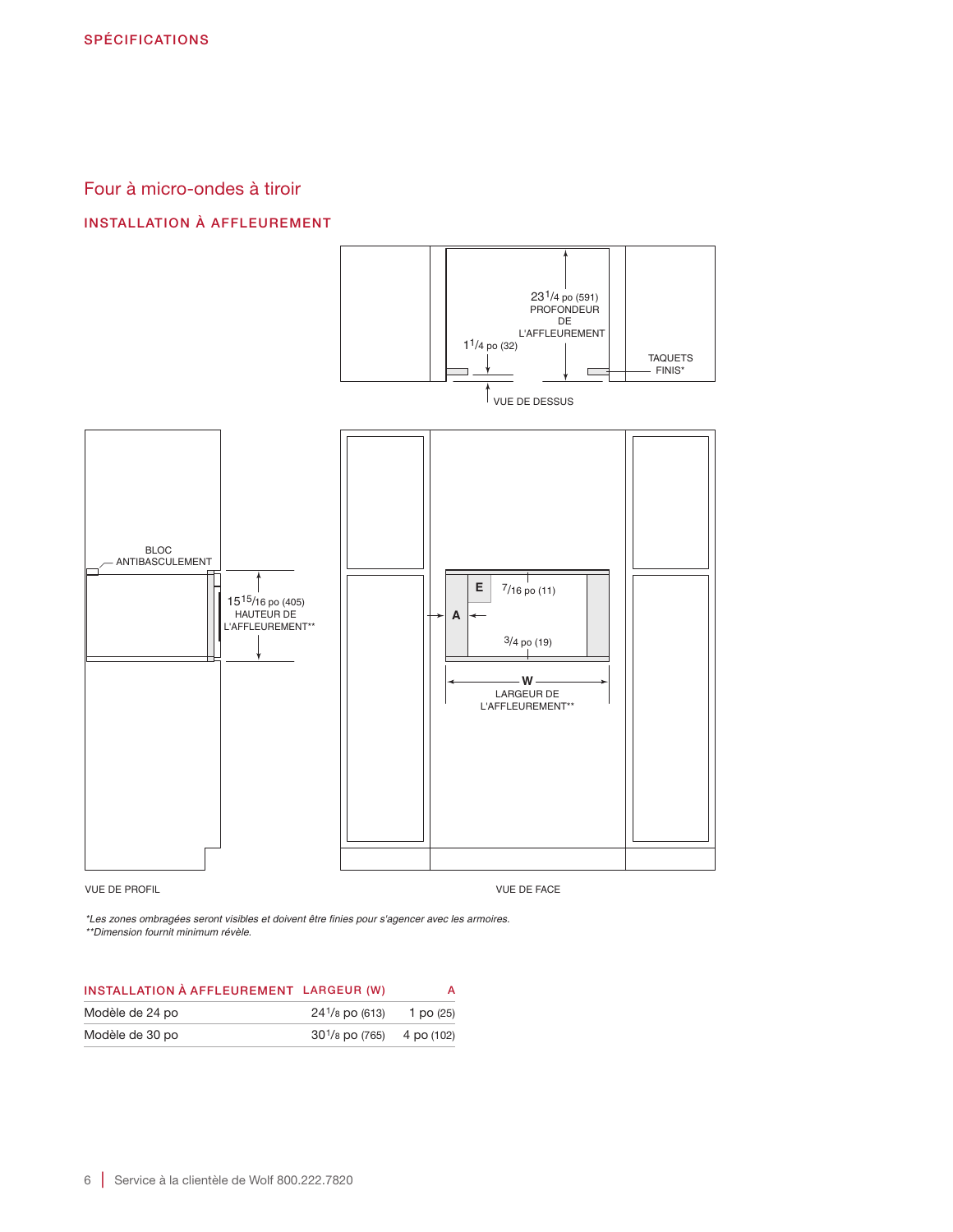# Préparation

Retirez et recyclez les matériaux d'emballage. Ne retirez pas le blindage du guide d'ondes, qui est situé sur la surface supérieure de l'intérieur du tiroir.

Lorsqu'il est installé sur le mur, assurez-vous que les vis pénètrent la cloison sèche complètement et qu'elles sont solides dans du bois ou du métal afin que le bloc soit complètement stable. Lors de la fixation, assurez-vous que les vis ne pénètrent pas les fils électriques ou la plomberie.

# Installation

- 1 Coupez le courant au niveau de la prise de courant.
- 2 Déplacez l'unité près de l'ouverture. Branchez le cordon d'alimentation dans la prise mise à la terre.
- 3 Placez le four à micro-ondes dans l'ouverture et poussez-le vers l'arrière jusqu'à ce que la bride de montage soit à égalité avec la face de l'armoire. Évitez de coincer le cordon d'alimentation entre l'unité et le mur de l'armoire.
- 4 Ouvrez le tiroir. En utilisant les deux trous de chaque côté de la bride de montage comme gabarit, pré-percez des trous de montage dans l'armoire au moyen d'une mèche de <sup>1</sup>/16 po.
- 5 Installez le four à micro-ondes avec les quatre vis fournies. Reportez-vous à l'illustration ci-dessous.
- Rétablissez le courant au niveau de la prise de courant.

# Dépannage

REMARQUE IMPORTANTE : si le four à micro-ondes à tiroir ne fonctionne pas correctement, veuillez suivre les étapes de dépannage suivantes :

- Vérifiez l'alimentation électrique du four à micro-ondes.
- Vérifiez l'état des connexions électriques.
- Si le four à micro-ondes ne fonctionne pas correctement, communiquez avec le centre service Wolf certifié par l'usine. Ne tentez pas de réparer le four. Wolf n'est pas responsable du service requis pour corriger une installation défectueuse.





Blindage du guide d'ondes. Montage.

Wolf, Wolf & Design, Wolf Gourmet, W & Design et la couleur rouge qui est appliquée aux boutons sont des marques déposées et des marques de service de Wolf Appliance, Inc. Sub-Zero, Sub-Zero & Design, Dual Refrigeration, The Living Kitchen, Great American Kitchens The Fine Art of Kitchen Design et Ingredients sont des marques déposées et des marques de service de Sub-Zero, Inc. Toutes les autres marques de commerce ou déposées appartiennent à leurs propriétaires respectifs aux États-Unis et dans d'autres pays.